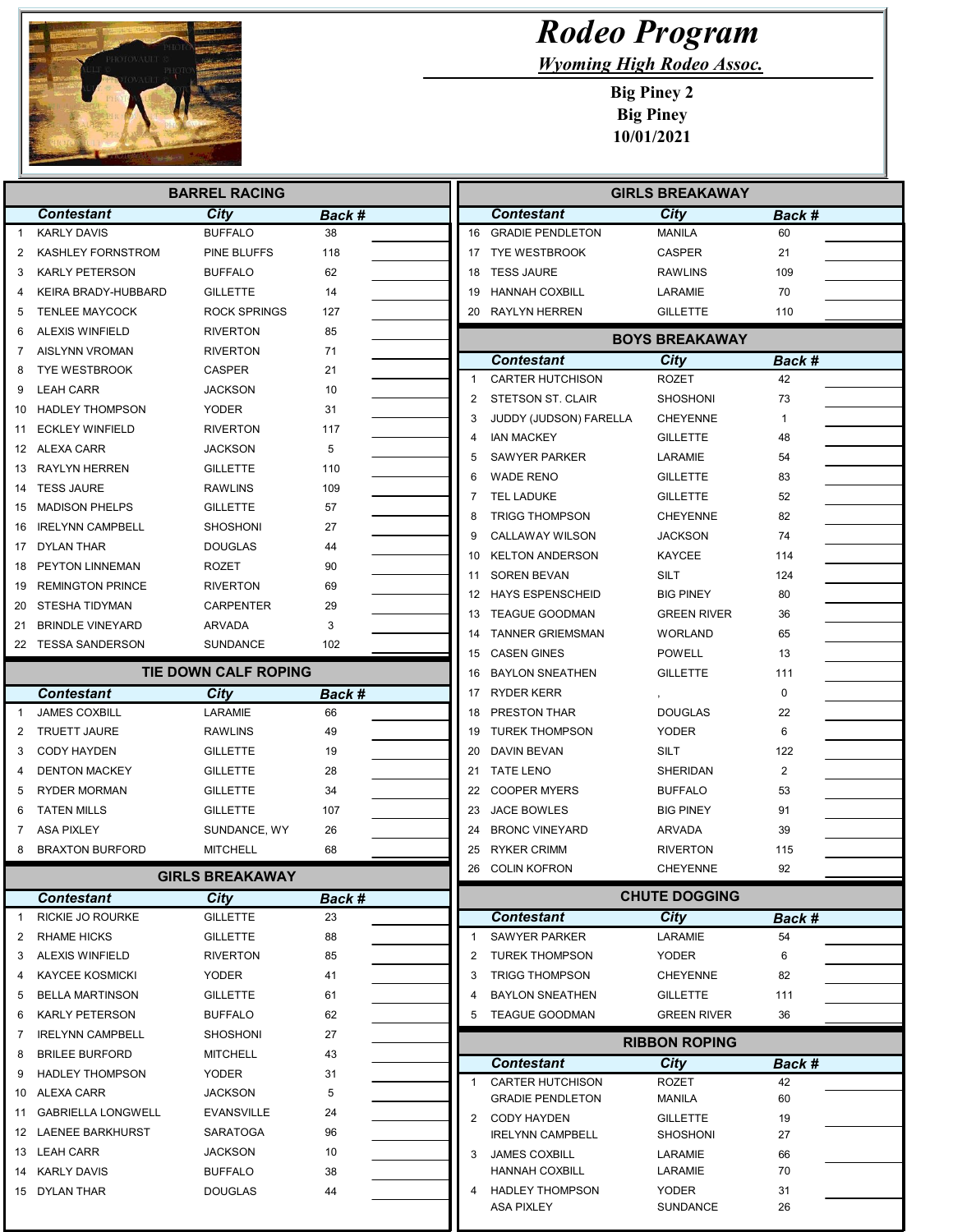

## Rodeo Program

Wyoming High Rodeo Assoc.

Big Piney 2 Big Piney 10/01/2021

| <b>RIBBON ROPING</b> |                                                  |                                     |              | <b>TEAM ROPING</b> |                         |                                          |                                    |              |  |
|----------------------|--------------------------------------------------|-------------------------------------|--------------|--------------------|-------------------------|------------------------------------------|------------------------------------|--------------|--|
|                      | <b>Contestant</b>                                | City                                | Back #       |                    |                         | <b>Contestant</b>                        | City                               | Back #       |  |
| 5                    | JUDDY (JUDSON) FARELLA                           | <b>CHEYENNE</b>                     | $\mathbf{1}$ |                    |                         | 15 JUDDY (JUDSON) FARELLA                | <b>CHEYENNE</b>                    | $\mathbf{1}$ |  |
|                      | RICKIE JO ROURKE                                 | <b>GILLETTE</b>                     | 23           |                    |                         | <b>TRIGG THOMPSON</b>                    | <b>CHEYENNE</b>                    | 82           |  |
| 6                    | <b>TRIGG THOMPSON</b>                            | <b>CHEYENNE</b>                     | 82           |                    |                         | 16 SOREN BEVAN                           | <b>SILT</b>                        | 124          |  |
|                      | <b>KAYCEE KOSMICKI</b>                           | <b>YODER</b>                        | 41           |                    |                         | <b>DAVIN BEVAN</b>                       | <b>SILT</b>                        | 122          |  |
| 7                    | <b>TATEN MILLS</b><br><b>KARLY DAVIS</b>         | <b>GILLETTE</b><br><b>BUFFALO</b>   | 107<br>38    |                    |                         | 17 GRADIE PENDLETON<br>STETSON ST. CLAIR | <b>MANILA</b><br><b>SHOSHONI</b>   | 60<br>73     |  |
| 8                    | <b>BRAXTON BURFORD</b>                           | <b>MITCHELL</b>                     | 68           |                    |                         | 18 STESHA TIDYMAN                        | <b>CARPENTER</b>                   | 29           |  |
|                      | <b>BRILEE BURFORD</b>                            | <b>MITCHELL</b>                     | 43           |                    |                         | <b>KAYCEE KOSMICKI</b>                   | <b>YODER</b>                       | 41           |  |
| 9                    | <b>TANDON BENTLEY</b>                            | <b>MITCHELL</b>                     | 50           |                    |                         | 19 DYLAN THAR                            | <b>DOUGLAS</b>                     | 44           |  |
|                      | <b>ALEXA CARR</b>                                | <b>JACKSON</b>                      | 5            |                    |                         | <b>PRESTON THAR</b>                      | <b>DOUGLAS</b>                     | 22           |  |
|                      | 10 JACE BOWLES                                   | <b>BIG PINEY</b>                    | 91           |                    |                         | 20 DENTON MACKEY                         | <b>GILLETTE</b>                    | 28           |  |
|                      | <b>ECKLEY WINFIELD</b>                           | <b>RIVERTON</b>                     | 117          |                    |                         | <b>WADE RENO</b>                         | <b>GILLETTE</b>                    | 83           |  |
|                      | 11 TRUETT JAURE<br><b>GABRIELLA LONGWELL</b>     | <b>RAWLINS</b><br><b>EVANSVILLE</b> | 49<br>24     |                    |                         | 21 TYE WESTBROOK                         | <b>CASPER</b><br><b>EVANSVILLE</b> | 21<br>24     |  |
|                      | 12 RYDER MORMAN                                  | <b>GILLETTE</b>                     | 34           |                    |                         | <b>GABRIELLA LONGWELL</b>                |                                    |              |  |
|                      | <b>MADISON PHELPS</b>                            | GILLETTE                            | 57           |                    |                         |                                          | <b>BULL RIDING</b>                 |              |  |
|                      | 13 HAYS ESPENSCHEID                              | <b>BIG PINEY</b>                    | 80           |                    |                         | <b>Contestant</b>                        | <b>City</b>                        | Back #       |  |
|                      | <b>RHAME HICKS</b>                               | <b>GILLETTE</b>                     | 88           |                    | $\mathbf{1}$            | <b>STETSON ST. CLAIR</b>                 | <b>SHOSHONI</b>                    | 73           |  |
|                      | 14 TATE LENO                                     | SHERIDAN                            | 2            |                    | 2                       | <b>STRAT YOUNGBERG</b>                   | <b>LYMAN</b>                       | 46           |  |
|                      | <b>TYE WESTBROOK</b>                             | CASPER                              | 21           |                    | 3                       | <b>DEVON BURBANK</b>                     | <b>CHEYENNE</b>                    | 108          |  |
|                      | 15 TANNER GRIEMSMAN                              | <b>WORLAND</b>                      | 65           |                    | 4                       | <b>ETHAN GEIGER</b>                      | LARAMIE                            | 116          |  |
|                      | <b>TESS JAURE</b>                                | <b>RAWLINS</b>                      | 109          |                    | 5                       | <b>PRESTON THAR</b>                      | <b>DOUGLAS</b>                     | 22           |  |
|                      | 16 DENTON MACKEY                                 | GILLETTE                            | 28           |                    | 6                       | CALLAWAY WILSON                          | <b>JACKSON</b>                     | 74           |  |
|                      | <b>MORGAN SHEEHAN</b>                            | <b>ROZET</b>                        | 89           |                    | 7                       | <b>GAVIN FIRNEKAS</b>                    | <b>GILLETTE</b>                    | 126          |  |
|                      | <b>TEAM ROPING</b>                               |                                     |              |                    | <b>BOYS GOAT TYING</b>  |                                          |                                    |              |  |
|                      | <b>Contestant</b>                                | City                                | Back #       |                    |                         | <b>Contestant</b>                        | <b>City</b>                        | Back #       |  |
| $\mathbf{1}$         | <b>TEL LADUKE</b><br><b>KELTON ANDERSON</b>      | <b>GILLETTE</b><br><b>KAYCEE</b>    | 52<br>114    |                    | $\mathbf{1}$            | <b>TUREK THOMPSON</b>                    | <b>YODER</b>                       | 6            |  |
| 2                    | <b>BRONC VINEYARD</b>                            | ARVADA                              | 39           |                    | $\overline{2}$          | <b>TANNER GRIEMSMAN</b>                  | <b>WORLAND</b>                     | 65           |  |
|                      | LAENEE BARKHURST                                 | SARATOGA                            | 96           |                    | 3                       | <b>KELTON ANDERSON</b>                   | <b>KAYCEE</b>                      | 114          |  |
| 3                    | <b>IAN MACKEY</b>                                | <b>GILLETTE</b>                     | 48           |                    | 4                       | <b>BRAXTON BURFORD</b>                   | <b>MITCHELL</b>                    | 68           |  |
|                      | <b>TATEN MILLS</b>                               | <b>GILLETTE</b>                     | 107          |                    | 5                       | PRESTON THAR                             | <b>DOUGLAS</b>                     | 22           |  |
| 4                    | <b>CODY HAYDEN</b>                               | <b>GILLETTE</b>                     | 19           |                    | 6                       | <b>ASA PIXLEY</b>                        | <b>SUNDANCE</b>                    | 26           |  |
|                      | <b>TATE LENO</b>                                 | SHERIDAN                            | 2            |                    | 7                       | <b>COLIN KOFRON</b>                      | <b>CHEYENNE</b>                    | 92           |  |
| 5                    | <b>BRAXTON BURFORD</b>                           | <b>MITCHELL</b>                     | 68           |                    | 8                       | <b>RYKER CRIMM</b>                       | <b>RIVERTON</b>                    | 115          |  |
|                      | <b>TANNER GRIEMSMAN</b>                          | <b>WORLAND</b>                      | 65           |                    | 9                       | <b>TATE LENO</b>                         | SHERIDAN                           | 2            |  |
| 6                    | JACE BOWLES                                      | <b>BIG PINEY</b>                    | 91           |                    |                         | 10 CHARLES COXBILL                       | LARAMIE                            | 25           |  |
| 7                    | <b>TEAGUE GOODMAN</b><br><b>HAYS ESPENSCHEID</b> | GREEN RIVER<br><b>BIG PINEY</b>     | 36<br>80     |                    | 11                      | <b>JAMES COXBILL</b>                     | LARAMIE                            | 66           |  |
|                      | <b>CARTER HUTCHISON</b>                          | <b>ROZET</b>                        | 42           |                    |                         | 12 TEAGUE GOODMAN                        | <b>GREEN RIVER</b>                 | 36           |  |
| 8                    | <b>TANDON BENTLEY</b>                            | MITCHELL                            | 50           |                    |                         | 13 SAWYER PARKER                         | LARAMIE                            | 54           |  |
|                      | <b>RYDER MORMAN</b>                              | GILLETTE                            | 34           |                    |                         | 14 JUDDY (JUDSON) FARELLA                | <b>CHEYENNE</b>                    | 1            |  |
| 9                    | COLIN KOFRON                                     | <b>CHEYENNE</b>                     | 92           |                    |                         | 15 TRIGG THOMPSON                        | <b>CHEYENNE</b>                    | 82           |  |
|                      | <b>SAWYER PARKER</b>                             | LARAMIE                             | 54           |                    |                         | 16 JACE BOWLES                           | <b>BIG PINEY</b>                   | 91           |  |
|                      | 10 KARLY PETERSON                                | BUFFALO                             | 62           |                    |                         | 17 STETSON ST. CLAIR                     | <b>SHOSHONI</b>                    | 73           |  |
|                      | <b>COOPER MYERS</b>                              | BUFFALO                             | 0            |                    | 18                      | CARTER HUTCHISON                         | <b>ROZET</b>                       | 42           |  |
|                      | 11 HADLEY THOMPSON                               | <b>YODER</b>                        | 31           |                    |                         | 19 HAYS ESPENSCHEID                      | <b>BIG PINEY</b>                   | 80           |  |
|                      | <b>ASA PIXLEY</b><br>12 KRESS JOHNSON            | SUNDANCE<br>CASPER                  | 26<br>35     |                    |                         | 20 BAYLON SNEATHEN<br>21 TEL LADUKE      | <b>GILLETTE</b><br><b>GILLETTE</b> | 111<br>52    |  |
|                      | <b>TRUETT JAURE</b>                              | RAWLINS                             | 49           |                    |                         |                                          |                                    |              |  |
|                      | 13 RYDER KERR                                    |                                     | 0            |                    | <b>GIRLS GOAT TYING</b> |                                          |                                    |              |  |
|                      | <b>CASE KERR</b>                                 |                                     | 0            |                    |                         | <b>Contestant</b>                        | <b>City</b>                        | Back #       |  |
|                      | 14 RICKIE JO ROURKE                              | GILLETTE                            | 23           |                    | $\mathbf{1}$            | <b>ALEXA CARR</b>                        | <b>JACKSON</b>                     | 5            |  |
|                      | <b>BELLA MARTINSON</b>                           | GILLETTE                            | 61           |                    | 2                       | <b>KARLY PETERSON</b>                    | <b>BUFFALO</b>                     | 62           |  |
|                      |                                                  |                                     |              |                    |                         |                                          |                                    |              |  |